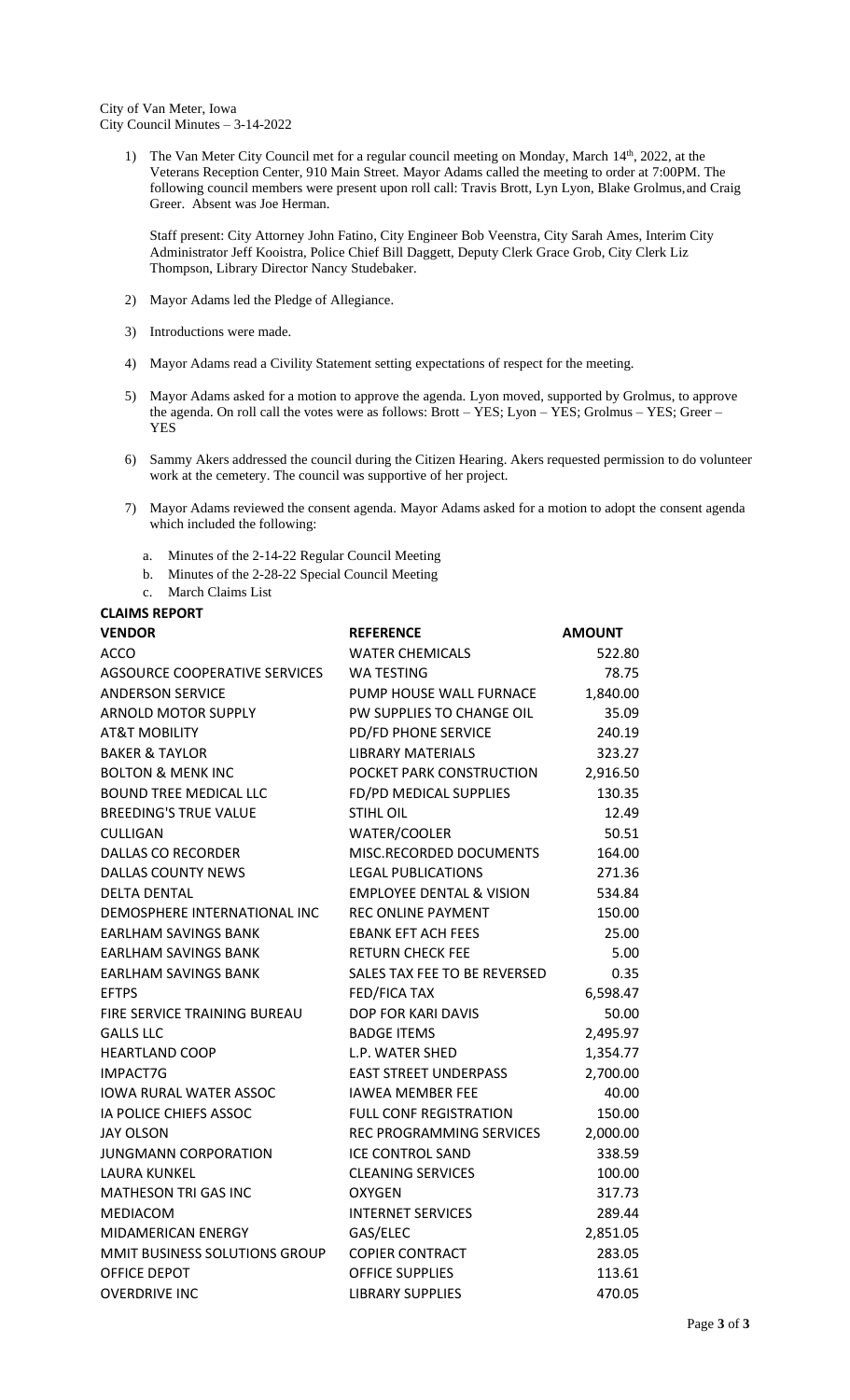| PLS INVESTMENTS                 | RENT FOR EVIDENCE STORAGE             | 260.00    |
|---------------------------------|---------------------------------------|-----------|
| RANGEMASTERS TRAINING CTR       | UNIFORM SUPPLIES                      | 145.98    |
| SAFE BUILDING LLC               | <b>BLDG INSPECT SERVICES</b>          | 334.57    |
| SAM'S CLUB MC/SYNCB             | <b>DAVE CLOTHING</b>                  | 59.98     |
| <b>SHELLY JAMES</b>             | <b>CLEANING CITY HALL</b>             | 90.00     |
| SIG SAUER INC                   | P320 9MM GUN                          | 463.66    |
| <b>SIGLER</b>                   | <b>SCOREBOARD DECAL</b>               | 382.00    |
|                                 | SOFTBALL/BASEBALL PLAYER              |           |
| SO DALLAS LITTLE LEAGUE         | <b>FEES</b>                           | 2,600.00  |
| SOUTHERN IA COUNCIL OF GOV      | ASSOCIATE MEMBERSHIP                  | 3,368.68  |
| <b>STIVERS FORD</b>             | <b>VEHICLE REPAIRS</b>                | 478.84    |
| SYNCB/AMAZON                    | <b>LIBRARY AMAZON</b>                 | 671.26    |
| THE HARTFORD                    | <b>EMPLOYEE DISABILITY &amp; LIFE</b> | 188.86    |
|                                 | <b>MARCH UT</b>                       |           |
| <b>US POSTMASTER</b>            | BILLS/NEWSLETTERS                     | 226.31    |
| VC3 INC                         | IT N BOX                              | 1,747.93  |
| <b>VEENSTRA &amp; KIMM INC</b>  | Richland Circle St Improvement        | 13,463.64 |
| <b>VEENSTRA &amp; KIMM INC</b>  | Richland Circle St Improvement        | 180.00    |
| <b>VERIZON WIRELESS</b>         | <b>CELL PHONE CHARGES</b>             | 813.91    |
| <b>WASTE CONNECTIONS</b>        | <b>GARBAGE CONTRACT</b>               | 8,520.65  |
|                                 | <b>EMPLOYEE HEALTH X 2</b>            |           |
| WELLMARK                        | <b>MONTHS</b>                         | 18,475.80 |
| <b>WELLS FARGO CC</b>           | <b>CREDIT CARD EXPENSES</b>           | 5,011.58  |
| <b>WHITFIELD &amp; EDDY PLC</b> | <b>LEGAL SERVICES</b>                 | 4,414.00  |
| <b>Accounts Payable Total</b>   |                                       | 89,350.88 |

- d. February Financial Statements will be provided with March Financials at the April meeting.
- e. Minutes of the 3-7-22 Planning and Zoning Commission Meeting
- f. Minutes of the 3-8-22 Board of Adjustment
- g. Resolution 2022-13 Approving Personnel Transactions

Brott moved, supported by Greer, to approve the Consent Agenda. On roll call the votes were as follows: Brott – YES; Lyon – Abstain; Grolmus – Yes; Greer – YES

- 8) Public Hearing on Proposed Fiscal Year 2023 Budget was held. There were no comments from the public.
- 9) Resolution 2022-14 to Adopt the Fiscal Year 2023 Budget and Direct Staff to Certify the Budget. Lyon moved, supported by Brott, to approve the Resolution to Adopt the Fiscal Year 2023 Budget and Direct Staff to Certify the Budget. On roll call the votes were as follows: Brott – YES; Lyon – YES; Grolmus – YES; Greer - YES
- 10) A Resolution 2022-15 Authorizing Early Redemption of General Obligation Corporate Purpose and Refunding Bonds, Series 2013. After due consideration and discussion, Council Member Brott introduced the following resolution and moved its adoption, seconded by Council Member Lyon. The Mayor put the question upon the adoption of said resolution, and the roll being called, the following Council Members voted: Brott – YES; Lyon – YES; Grolmus – YES; Greer – YES. Whereupon, the Mayor declared the resolution duly adopted, as hereinafter set out.
- 11) Public Hearing on an Ordinance Amending Chapter 75 of the Van Meter Code of Ordinances. There were no comments from the public.
- 12) Ordinance 2022-02 Amending Chapter 75 for Off-Road Utility Vehicles, Snowmobiles, and Golf Carts. A motion to adopt and waive subsequent readings was made by Lyon, supported by Grolmus, to approve the ordinance. On roll call the votes were as follows: Brott – YES; Lyon – YES; Grolmus – YES; Greer – YES
- 13) Discussion and Possible Action on a proposed professional services agreement with WHKS for the East Street Underpass Stabilization Project. Grolmus moved, supported by Lyon, to approve the to the agreement. On roll call the votes were as follows: Brott – YES; Lyon – YES; Grolmus – YES; Greer - YES
- 14) Preliminary Plat of Survey and Site Plan for the Inspired Kids Daycare project. The hearing the engineer's comments and the Planning and Zoning Commission's recommendation Greer moved, supported by Grolmus, to approve the Preliminary Plat and Site Plan for Inspired Kids Academy as presented, including support for the exterior siding which meets the CO zoning requirements and